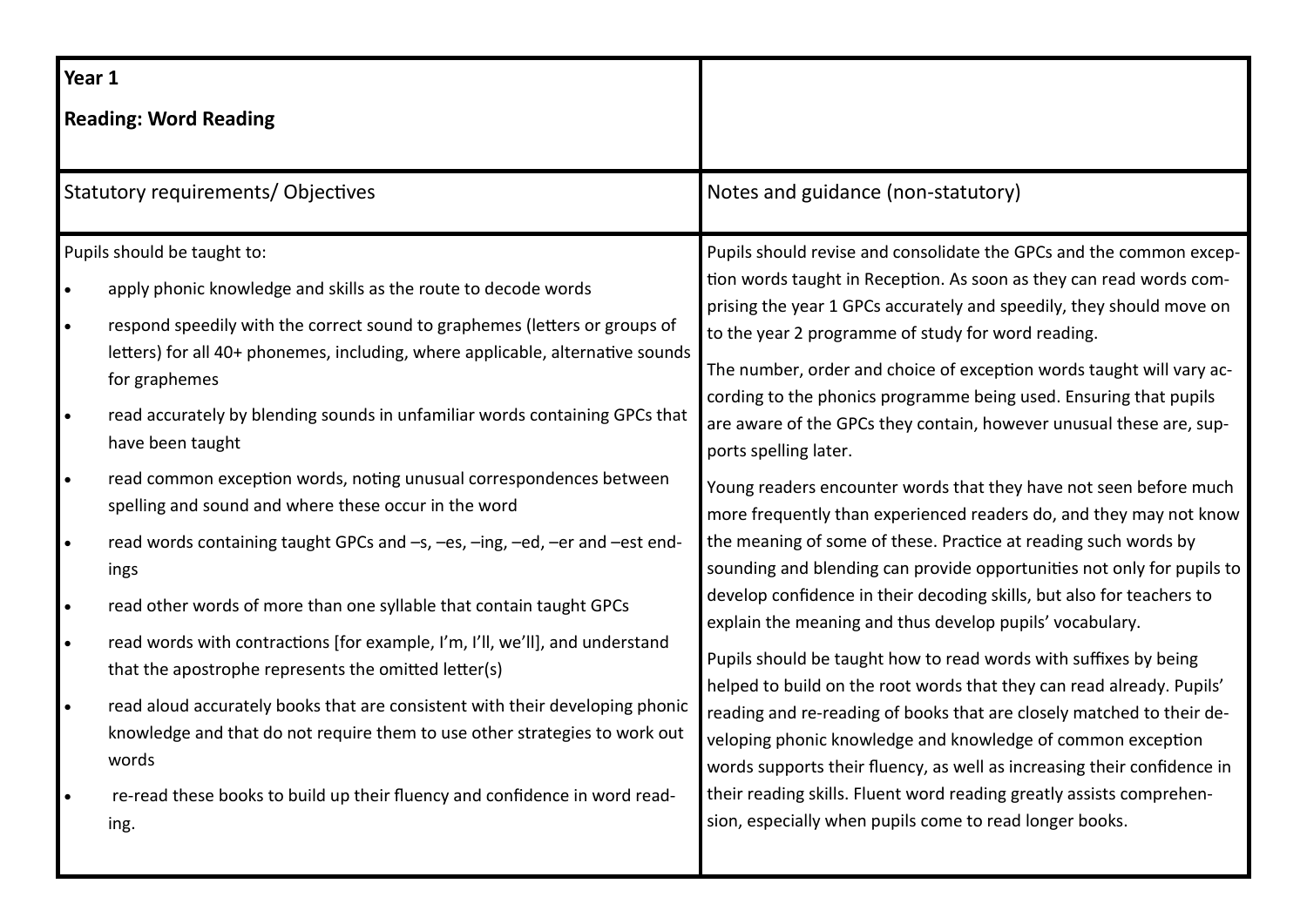| Year 1                                                        |                                                                                                                                                                                                                                                                                                                                                                                                                                                                                                                                                                                                                                                                                                                                                                                                                                                                                                      |                                                                                                                                                                                                                                                                                                                                                                                                                                                                                                                                                                                                                                                                                                                                                                                                                                                                                                                                                                                                                                                                                                                                                                                                   |
|---------------------------------------------------------------|------------------------------------------------------------------------------------------------------------------------------------------------------------------------------------------------------------------------------------------------------------------------------------------------------------------------------------------------------------------------------------------------------------------------------------------------------------------------------------------------------------------------------------------------------------------------------------------------------------------------------------------------------------------------------------------------------------------------------------------------------------------------------------------------------------------------------------------------------------------------------------------------------|---------------------------------------------------------------------------------------------------------------------------------------------------------------------------------------------------------------------------------------------------------------------------------------------------------------------------------------------------------------------------------------------------------------------------------------------------------------------------------------------------------------------------------------------------------------------------------------------------------------------------------------------------------------------------------------------------------------------------------------------------------------------------------------------------------------------------------------------------------------------------------------------------------------------------------------------------------------------------------------------------------------------------------------------------------------------------------------------------------------------------------------------------------------------------------------------------|
|                                                               | <b>Reading: Comprehension</b>                                                                                                                                                                                                                                                                                                                                                                                                                                                                                                                                                                                                                                                                                                                                                                                                                                                                        |                                                                                                                                                                                                                                                                                                                                                                                                                                                                                                                                                                                                                                                                                                                                                                                                                                                                                                                                                                                                                                                                                                                                                                                                   |
|                                                               | Statutory requirements/ Objectives                                                                                                                                                                                                                                                                                                                                                                                                                                                                                                                                                                                                                                                                                                                                                                                                                                                                   | Notes and guidance (non-statutory)                                                                                                                                                                                                                                                                                                                                                                                                                                                                                                                                                                                                                                                                                                                                                                                                                                                                                                                                                                                                                                                                                                                                                                |
| $\bullet$<br>$\bullet$<br>$\bullet$<br>$\bullet$<br>$\bullet$ | Pupils should be taught to:<br>Develop pleasure in reading, motivation to read, vocabulary and understanding by:<br>listening to and discussing a wide range of poems, stories and non-fiction at a<br>level beyond that at which they can read independently<br>being encouraged to link what they read or hear read to their own experienc-<br>es<br>becoming very familiar with key stories, fairy stories and traditional tales,<br>retelling them and considering their particular characteristics<br>recognising and joining in with predictable phrases<br>learning to appreciate rhymes and poems, and to recite some by heart<br>discussing word meanings, linking new meanings to those already known<br>Understand both the books they can already read accurately and fluently and<br>those they listen to by:<br>drawing on what they already know or on background information and vo- | Pupils should have extensive experience of listening to, sharing and<br>discussing a wide range of high-quality books with the teacher, other<br>adults and each other to engender a love of reading at the same time<br>as they are reading independently.<br>Pupils' vocabulary should be developed when they listen to books<br>read aloud and when they discuss what they have heard. Such vocabu-<br>lary can also feed into their writing. Knowing the meaning of more<br>words increases pupils' chances of understanding when they read by<br>themselves. The meaning of some new words should be introduced to<br>pupils before they start to read on their own, so that these unknown<br>words do not hold up their comprehension.<br>However, once pupils have already decoded words successfully, the<br>meaning of those that are new to them can be discussed with them,<br>so contributing to developing their early skills of inference. By listening<br>frequently to stories, poems and non-fiction that they cannot yet read<br>for themselves, pupils begin to understand how written language can<br>be structured in order, for example, to build surprise in narratives or |
| $\bullet$                                                     | cabulary provided by the teacher<br>checking that the text makes sense to them as they read and correcting inac-<br>curate reading<br>discussing the significance of the title and events                                                                                                                                                                                                                                                                                                                                                                                                                                                                                                                                                                                                                                                                                                            | to present facts in non-fiction. Listening to and discussing information<br>books and other non-fiction establishes the foundations for their<br>learning in other subjects. Pupils should be shown some of the pro-<br>cesses for finding out information.                                                                                                                                                                                                                                                                                                                                                                                                                                                                                                                                                                                                                                                                                                                                                                                                                                                                                                                                       |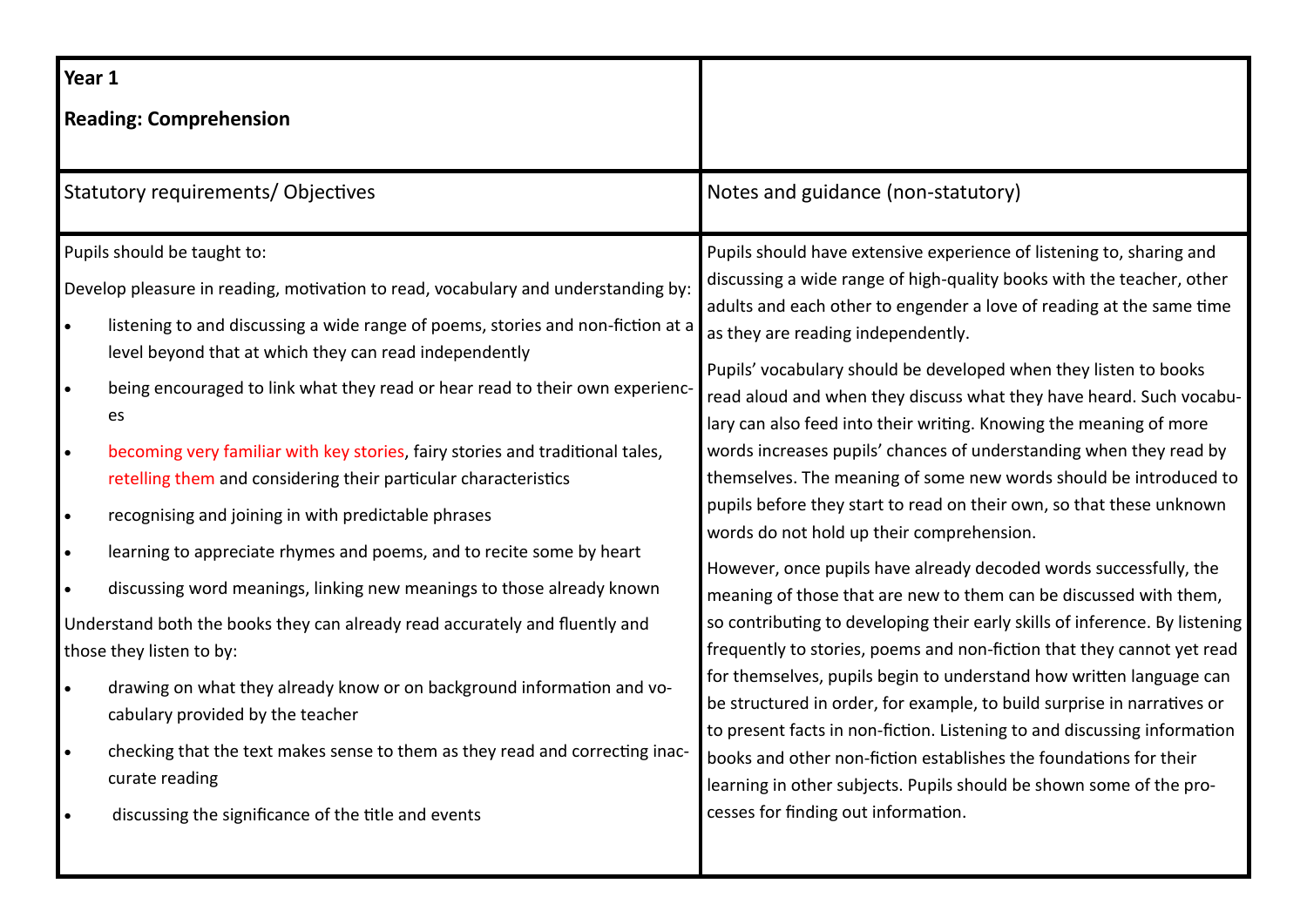| Year 1                                                                                                                                                                                                                                                                                                                                                                                                                                                                                               |                                                                                                                                                                                                                                                                                                                                                                                                                                                                                                                                                                                                                        |
|------------------------------------------------------------------------------------------------------------------------------------------------------------------------------------------------------------------------------------------------------------------------------------------------------------------------------------------------------------------------------------------------------------------------------------------------------------------------------------------------------|------------------------------------------------------------------------------------------------------------------------------------------------------------------------------------------------------------------------------------------------------------------------------------------------------------------------------------------------------------------------------------------------------------------------------------------------------------------------------------------------------------------------------------------------------------------------------------------------------------------------|
| <b>Reading: Comprehension</b>                                                                                                                                                                                                                                                                                                                                                                                                                                                                        |                                                                                                                                                                                                                                                                                                                                                                                                                                                                                                                                                                                                                        |
| Statutory requirements/ Objectives                                                                                                                                                                                                                                                                                                                                                                                                                                                                   | Notes and guidance (non-statutory)                                                                                                                                                                                                                                                                                                                                                                                                                                                                                                                                                                                     |
| Pupils should be taught to:<br>Understand both the books they can already read accurately and fluently and<br>those they listen to by:<br>making inferences on the basis of what is being said and done<br>$\bullet$<br>predicting what might happen on the basis of what has been read so far<br>$\bullet$<br>participate in discussion about what is read to them, taking turns and listen-<br>$\bullet$<br>ing to what others say<br>explain clearly their understanding of what is read to them. | Through listening, pupils also start to learn how language sounds and<br>increase their vocabulary and awareness of grammatical structures. In<br>due course, they will be able to draw on such grammar in their own<br>writing.<br>Rules for effective discussions should be agreed with and demonstrat-<br>ed for pupils. They should help to develop and evaluate them, with<br>the expectation that everyone takes part. Pupils should be helped to<br>consider the opinions of others.<br>Role-play can help pupils to identify with and explore characters and<br>to try out the language they have listened to. |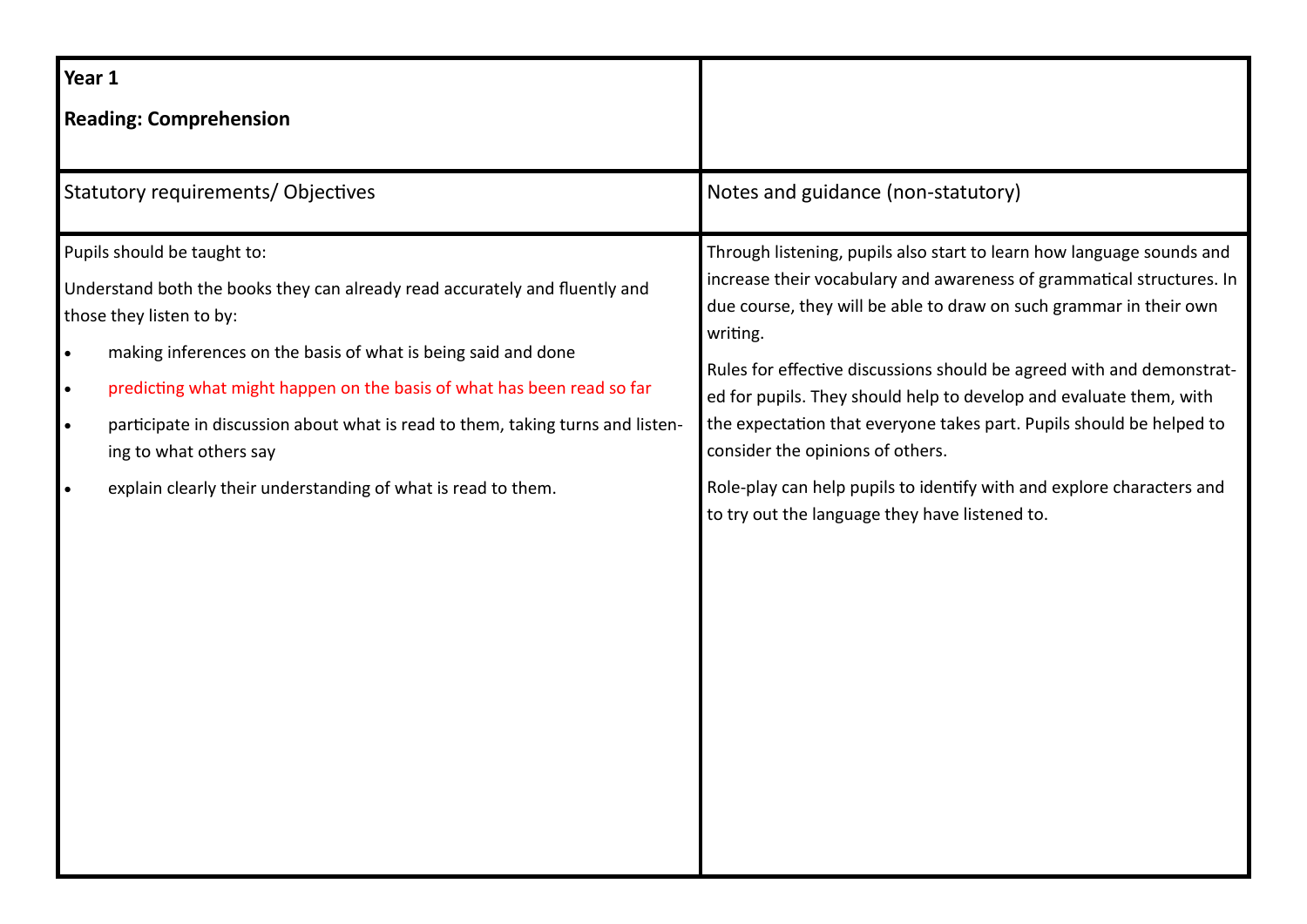| Year 1                 |                                                                                                                                                                                                                        |                                                                                                                                                                                                                                                                                                                            |
|------------------------|------------------------------------------------------------------------------------------------------------------------------------------------------------------------------------------------------------------------|----------------------------------------------------------------------------------------------------------------------------------------------------------------------------------------------------------------------------------------------------------------------------------------------------------------------------|
|                        | <b>Writing: Transcription</b>                                                                                                                                                                                          |                                                                                                                                                                                                                                                                                                                            |
|                        | Statutory requirements/Objectives                                                                                                                                                                                      | Notes and guidance (non-statutory)                                                                                                                                                                                                                                                                                         |
|                        | Pupils should be taught to:                                                                                                                                                                                            | Spelling                                                                                                                                                                                                                                                                                                                   |
| Spell:<br>$\bullet$    | words containing each of the 40+ phonemes already taught                                                                                                                                                               | Reading should be taught alongside spelling, so that pupils understand<br>that they can read back words they have spelt.                                                                                                                                                                                                   |
| $\bullet$<br>$\bullet$ | common exception words<br>the days of the week                                                                                                                                                                         | Pupils should be shown how to segment spoken words into individual<br>phonemes and then how to represent the phonemes by the appropri-<br>ate grapheme(s). It is important to recognise that phoneme-grapheme                                                                                                              |
| $\bullet$              | Name the letters of the alphabet:<br>naming the letters of the alphabet in order<br>using letter names to distinguish between alternative spellings of the same                                                        | correspondences (which underpin spelling) are more variable than<br>grapheme-phoneme correspondences (which underpin reading). For<br>this reason, pupils need to do much more word-specific rehearsal for<br>spelling than for reading.                                                                                   |
| $\bullet$              | sound<br>Add prefixes and suffixes:<br>using the spelling rule for adding -s or -es as the plural marker for nouns<br>and the third person singular marker for verbs                                                   | At this stage pupils will be spelling some words in a phonically plausi-<br>ble way, even if sometimes incorrectly. Misspellings of words that pu-<br>pils have been taught to spell should be corrected; other misspelt<br>words should be used to teach pupils about alternative ways of repre-<br>senting those sounds. |
| $\bullet$<br>$\bullet$ | using the prefix un-<br>using -ing, -ed, -er and -est where no change is needed in the spelling of<br>root words [for example, helping, helped, helper, eating, quicker, quickest]                                     | Writing simple dictated sentences that include words taught so far<br>gives pupils opportunities to apply and practise their spelling.                                                                                                                                                                                     |
|                        | Apply simple spelling rules and guidance, as listed in English Appendix 1<br>Write from memory simple sentences dictated by the teacher that include words<br>using the GPCs and common exception words taught so far. |                                                                                                                                                                                                                                                                                                                            |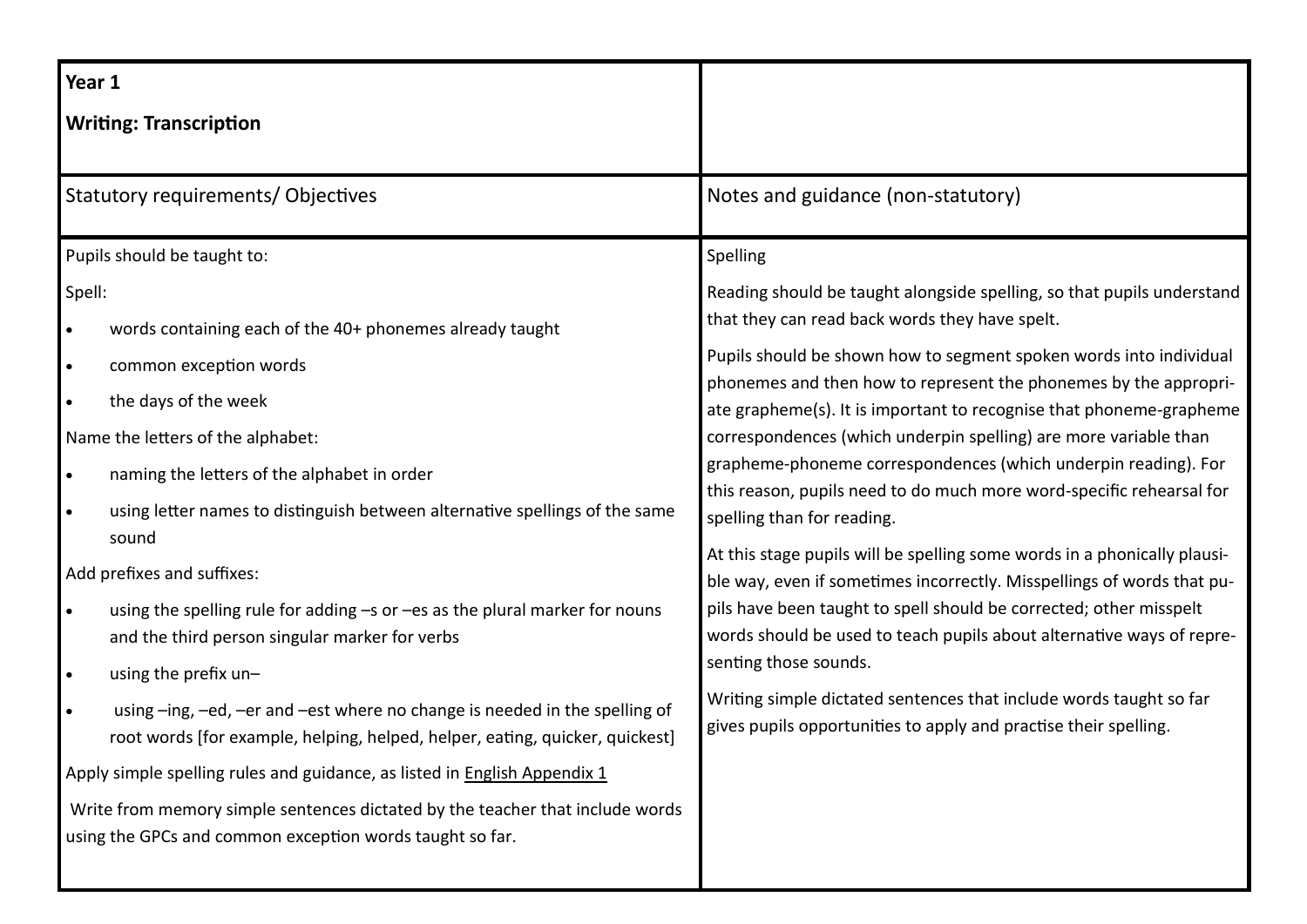# **Appendix 1**

#### **Statutory requirements**

The boundary between revision of work covered in Reception and the introduction of new work may vary according to the programme used, but basic revision should include:

- all letters of the alphabet and the sounds which they most commonly represent
- consonant digraphs which have been taught and the sounds which they represent
- vowel digraphs which have been taught and the sounds which they represent
- the process of segmenting spoken words into sounds before choosing graphemes that represent the sounds
- words with adjacent consonants
- guidance and rules which have been taught

Some of the vowel digraphs/trigraphs taught in Y1 may already be known, depending on the programmes used in Reception, but some will be new.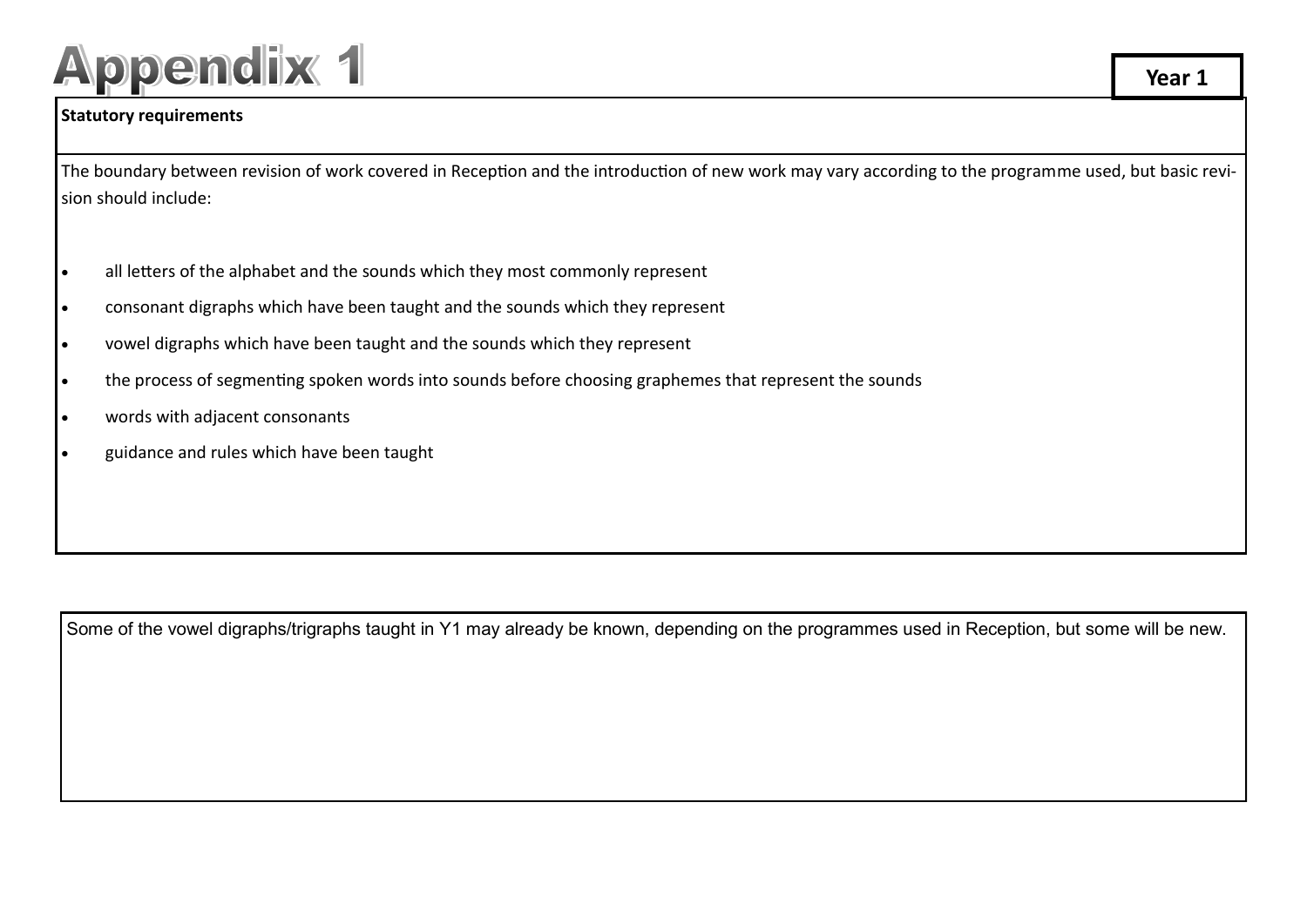| <b>Statutory requirements</b>                                        | <b>Rules and guidance (non-statutory)</b>                                                                                                                                                                                                                                                                                                                                     | <b>Example words (non-statutory)</b>       |
|----------------------------------------------------------------------|-------------------------------------------------------------------------------------------------------------------------------------------------------------------------------------------------------------------------------------------------------------------------------------------------------------------------------------------------------------------------------|--------------------------------------------|
| The sounds /f/, /l/, /s/, /z/ and /k/<br>spelt ff, II, ss, zz and ck | The /f/, /l/, /s/, /z/ and /k/ sounds are usually<br>spelt as ff, II, ss, zz and ck if they come straight<br>after a single vowel letter in short words. Excep-<br>tions: if, pal, us, bus, yes.                                                                                                                                                                              | off, well, miss, buzz, back                |
| The $/\eta$ sound spelt n before k                                   | bank, think, honk, sunk                                                                                                                                                                                                                                                                                                                                                       |                                            |
| Division of words into syllables                                     | Each syllable is like a 'beat' in the spoken word.<br>Words of more than one syllable often have an<br>unstressed syllable in which the vowel sound is<br>unclear.                                                                                                                                                                                                            | pocket, rabbit, carrot, thunder, sunset    |
| -tch                                                                 | The $/t$ [/<br>sound is usually spelt as tch if it comes straight<br>after a single vowel letter. Exceptions: rich, which,<br>much, such.<br>catch, fetch, kitchen, notch, hutch<br>The /v/ sound at the end of words<br>English words hardly ever end with the letter v, so<br>if a word ends with a $/v/$ sound, the letter e usual-<br>ly needs to be added after the 'v'. | have, live, give                           |
| Adding s and es to words (plural of<br>verbs)                        | If the ending sounds like /s/ or /z/, it is spelt as $-s$ .<br>nouns and the third person singular of If the ending sounds like $\frac{1}{2}$ and forms an extra<br>syllable or 'beat' in the word, it is spelt as -es.                                                                                                                                                       | cats, dogs, spends, rocks, thanks, catches |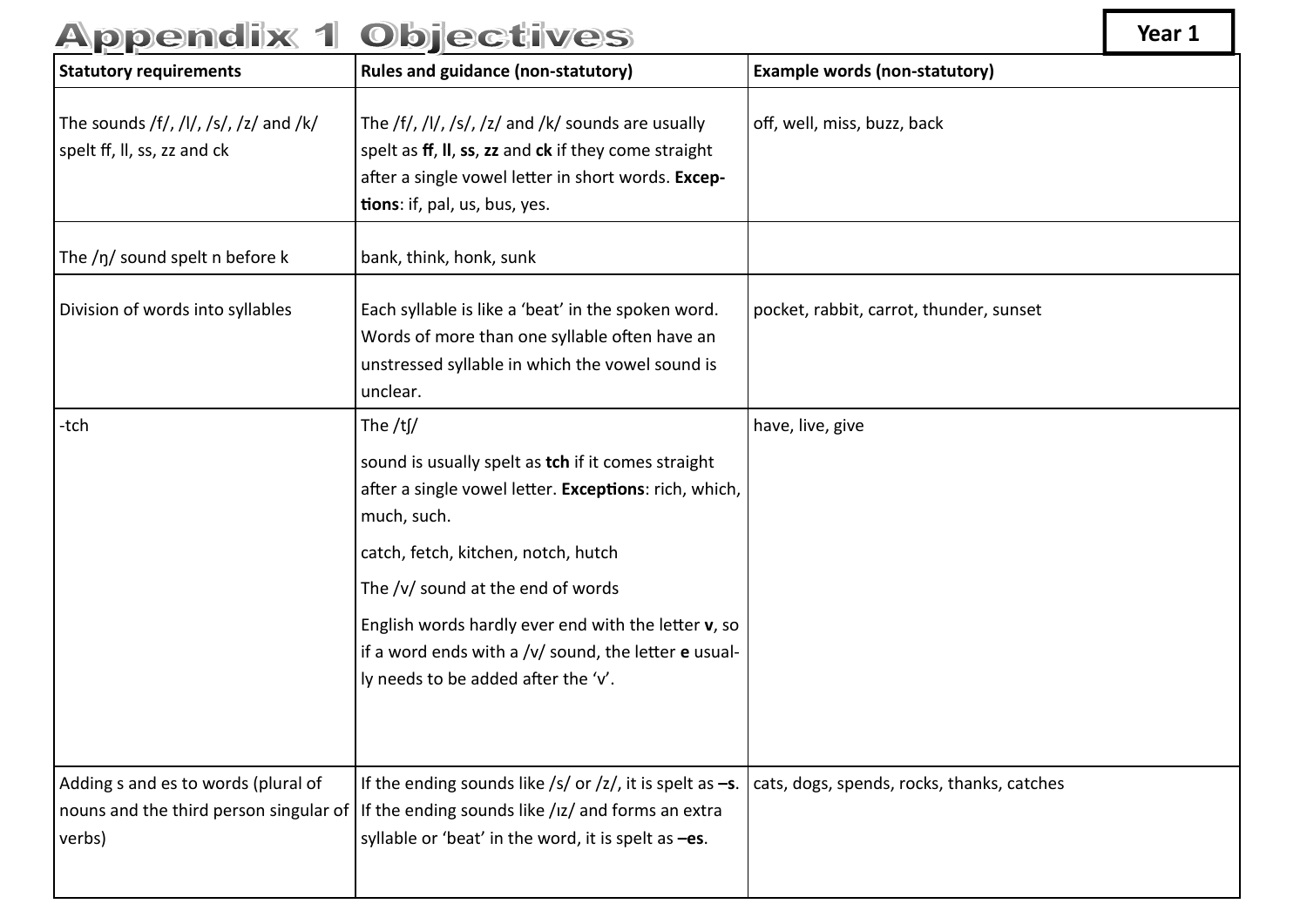| <b>Statutory requirements</b>                                                               | <b>Rules and guidance (non-statutory)</b>                                                                                                                  | <b>Example words (non-statutory)</b>                                         |
|---------------------------------------------------------------------------------------------|------------------------------------------------------------------------------------------------------------------------------------------------------------|------------------------------------------------------------------------------|
| Adding the endings -ing, -ed and -er to verbs<br>where no change is needed to the root word | -ing and -er always add an extra syllable to the word<br>and -ed sometimes does.                                                                           | hunting, hunted, hunter, buzzing, buzzed,<br>buzzer, jumping, jumped, jumper |
|                                                                                             | The past tense of some verbs may sound as if it ends in /<br>id/ (extra syllable), /d/ or /t/ (no extra syllable), but all<br>these endings are spelt -ed. |                                                                              |
|                                                                                             | If the verb ends in two consonant letters (the same or<br>different), the ending is simply added on.                                                       |                                                                              |
| Adding -er and -est to adjectives where no change<br>is needed to the root word             | As with verbs (see above), if the adjective ends in two<br>consonant letters (the same or different), the ending is<br>simply added on.                    | grander, grandest, fresher, freshest, quick-<br>er, quickest                 |
| ai, oi                                                                                      | The digraphs ai and oi are virtually never used at the end<br>of English words.                                                                            | rain, wait, train, paid, afraid oil, join, coin,<br>point, soil              |
| ay, oy                                                                                      | ay and oy are used for those sounds at the end of words<br>and at the end of syllables.                                                                    | day, play, say, way, stay boy, toy, enjoy,<br>annoy                          |
| $a-e$                                                                                       |                                                                                                                                                            | made, came, same, take, safe                                                 |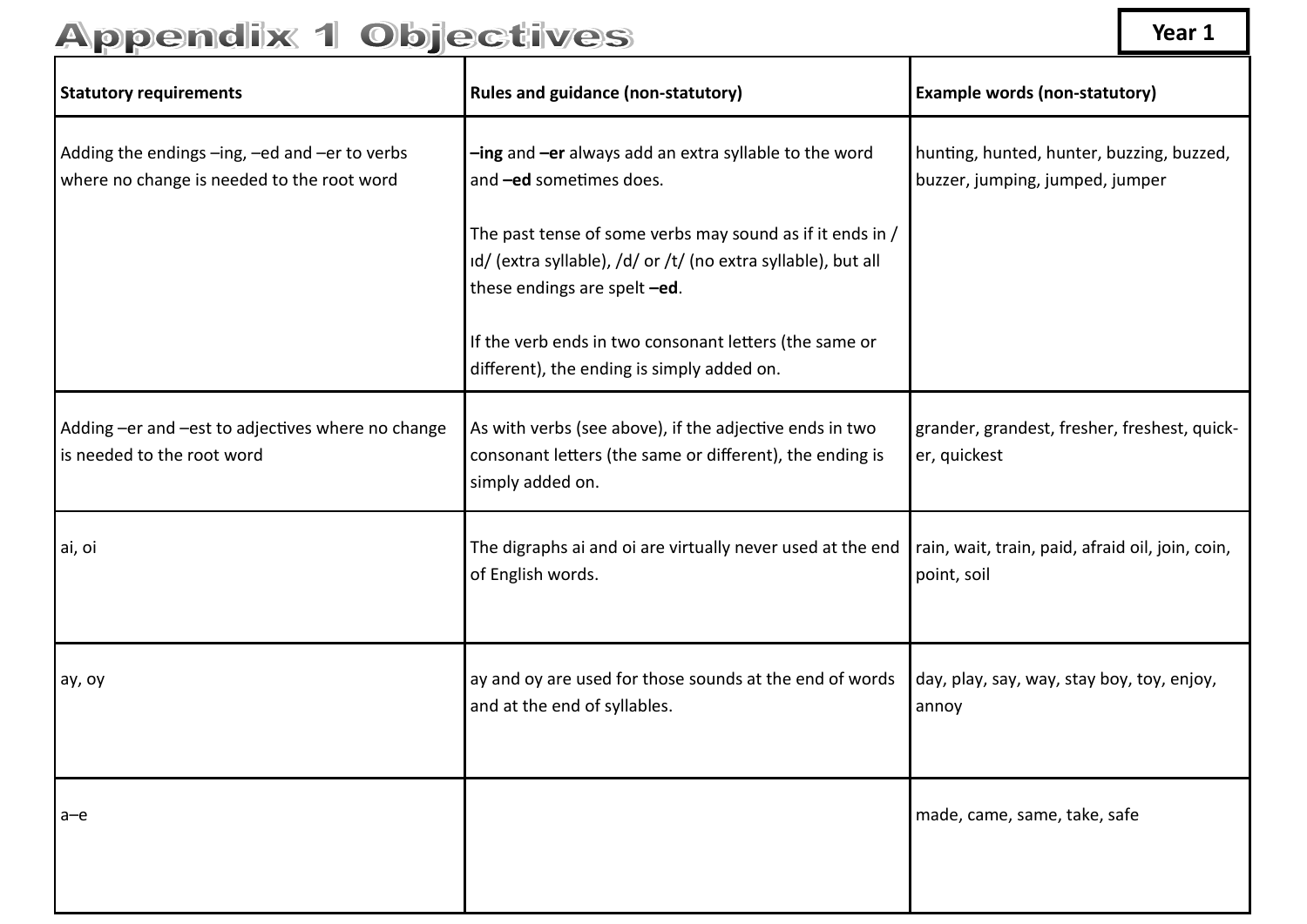| <b>Statutory requirements</b> | <b>Rules and guidance (non-statutory)</b>                               | <b>Example words (non-statutory)</b>                               |
|-------------------------------|-------------------------------------------------------------------------|--------------------------------------------------------------------|
| $a-e$                         |                                                                         | made, came, same, take, safe                                       |
| $e$ - $e$                     |                                                                         | these, theme, complete                                             |
| $i$ -e                        |                                                                         | five, ride, like, time, side                                       |
| $o$ –e                        |                                                                         | home, those, woke, hope, hole                                      |
| $u$ -e                        | Both the /u:/ and /ju:/ ('oo' and 'yoo') sounds can be spelt<br>as u-e. | June, rule, rude, use, tube, tune                                  |
| ar                            |                                                                         | car, start, park, arm, garden                                      |
| ee                            |                                                                         | see, tree, green, meet, week                                       |
| ea                            |                                                                         | sea, dream, meat, each, read (present<br>tense)                    |
| (/i:/) (/ε/) (/з:/) (/ə/) ea  |                                                                         | head, bread, meant, instead, read (past<br>tense)                  |
| er                            |                                                                         | (stressed sound): her, term, verb, person                          |
| er                            |                                                                         | (unstressed schwa sound): better, under,<br>summer, winter, sister |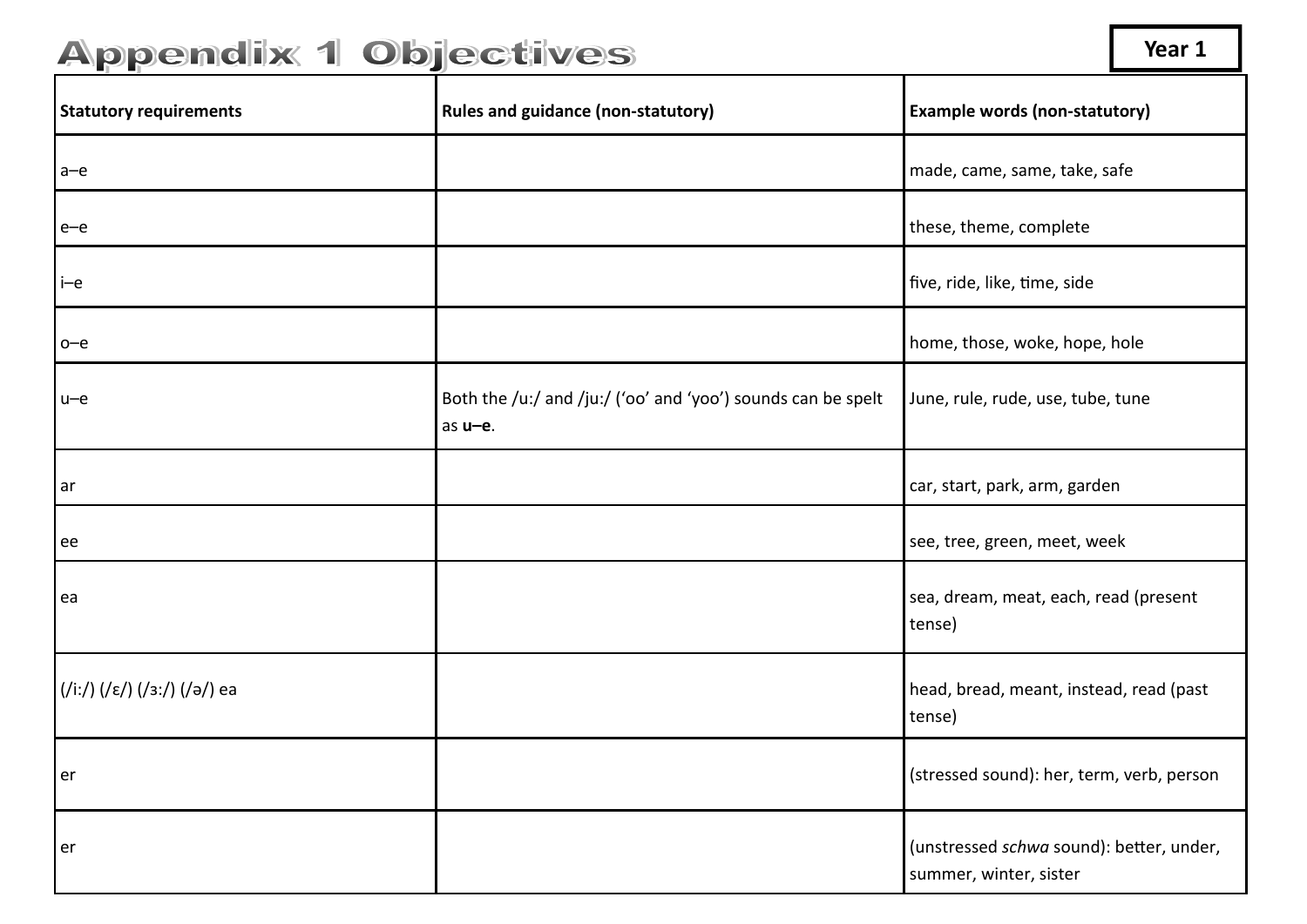| <b>Statutory requirements</b>          | <b>Rules and guidance (non-statutory)</b>                                                                                                                          | <b>Example words (non-statutory)</b>                                                                            |
|----------------------------------------|--------------------------------------------------------------------------------------------------------------------------------------------------------------------|-----------------------------------------------------------------------------------------------------------------|
| ir                                     |                                                                                                                                                                    | girl, bird, shirt, first, third                                                                                 |
| ur                                     |                                                                                                                                                                    | turn, hurt, church, burst, Thursday                                                                             |
| <b>OO</b>                              | Very few words end with the letters oo, although the few<br>that do are often words that primary children in year 1 will<br>encounter, for example, zoo            | food, pool, moon, zoo, soon                                                                                     |
| oo (/u:/)                              | book, took, foot, wood, good                                                                                                                                       |                                                                                                                 |
| oa (1/0)                               | The digraph oa is very rare at the end of an English word.                                                                                                         | boat, coat, road, coach, goal                                                                                   |
| oe                                     | toe, goes                                                                                                                                                          |                                                                                                                 |
| ou                                     | The only common English word ending in ou is you.                                                                                                                  | out, about, mouth, around, sound                                                                                |
| ow $(\sqrt{a} \sigma)$<br>ow (7)<br>ue | Both the /u:/ and /ju:/ ('oo' and 'yoo') sounds can be spelt as<br>u-e, ue and ew. If words end in the /oo/ sound, ue and ew<br>are more common spellings than oo. | now, how, brown, down, town own, blow, snow,<br>grow, show blue, clue, true, rescue, Tuesday new,<br>few, grew, |
| ew                                     |                                                                                                                                                                    |                                                                                                                 |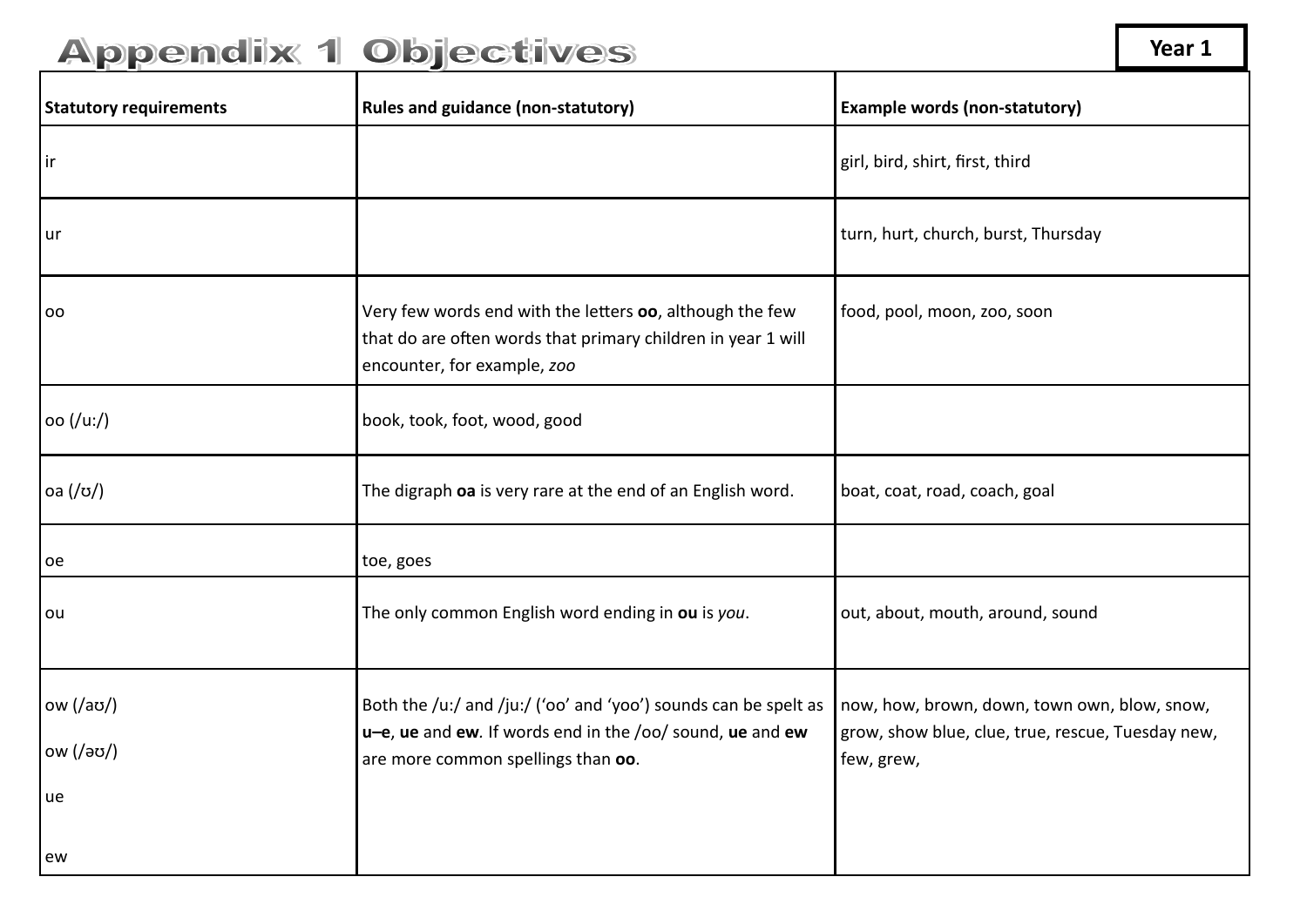Statutory requirements and guidance (non-statutory) **Example words (non-statutory) Example words (non-statutory)** ie lie, tie, pie, cried, tried, dried ie (/aɪ/) (/i:/) chief, field, thief igh high, night, light, bright, right or **form** for, short, born, horse, morning ore **discussed in the more, score, before, wore, shore** more, score, before, wore, shore aw saw, draw, yawn, crawl au author, August, dinosaur, astronaut air air, fair, pair, hair, chair ear dear, hear, beard, near, year ear bear, pear, wear bear, wear bear, wear bear, wear bear, wear bear, wear bear, wear bear, wear bear, wear bear, wear bear, wear bear, wear bear, wear bear, wear bear, wear bear, wear bear, wear bear, we are bear, we are are (/εə/) (/εə/) are (/εə/) bare, dare, care, share, scared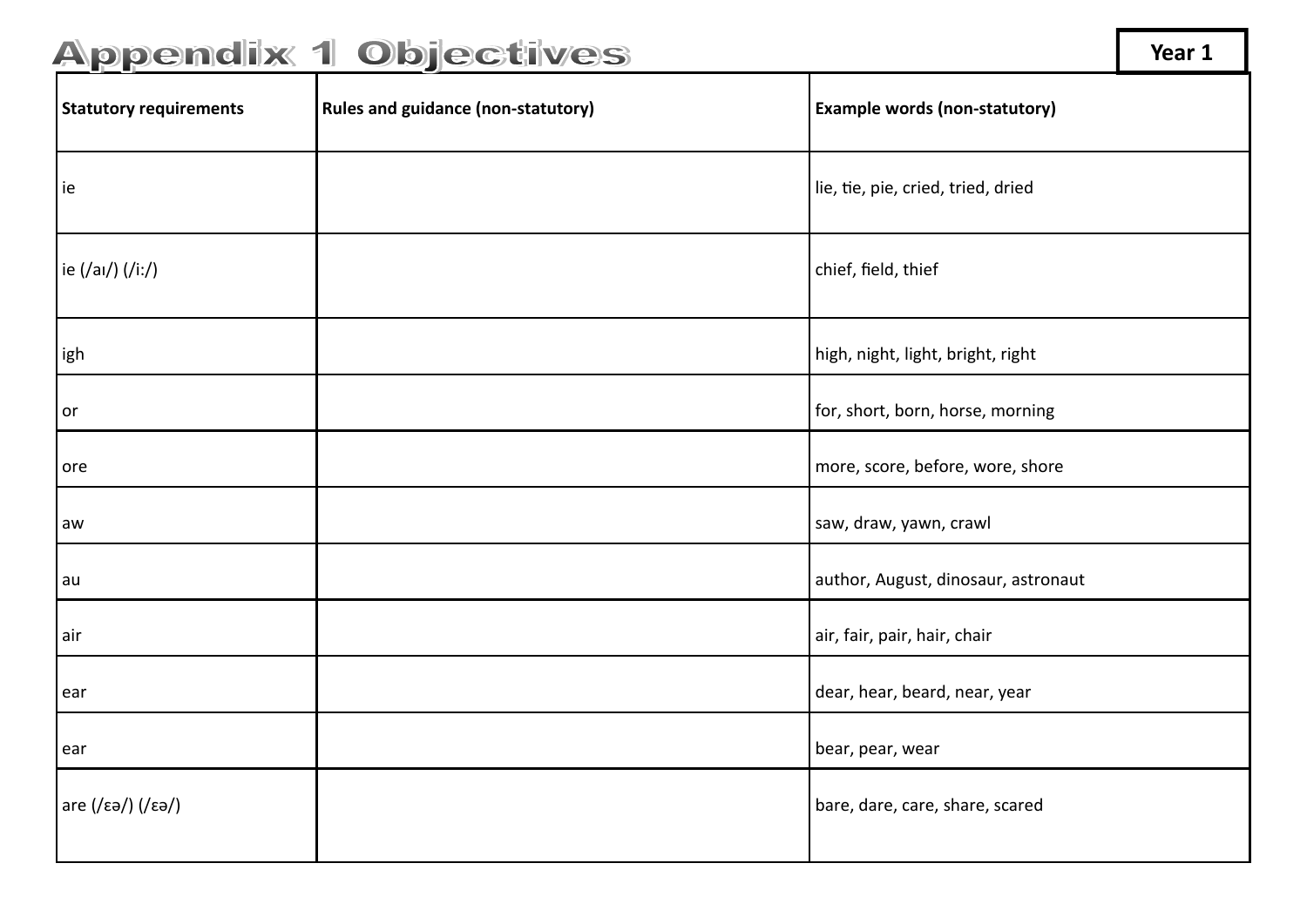| <b>Statutory requirements</b>                      | <b>Rules and guidance (non-statutory)</b>                                                                                                    | <b>Example words (non-statutory)</b>                                                                                                                                                                                                                                                                   |
|----------------------------------------------------|----------------------------------------------------------------------------------------------------------------------------------------------|--------------------------------------------------------------------------------------------------------------------------------------------------------------------------------------------------------------------------------------------------------------------------------------------------------|
| Words ending $-y$                                  |                                                                                                                                              | very, happy, funny, party, family                                                                                                                                                                                                                                                                      |
| (/i:/ or /i/) New consonant spellings ph<br>and wh | The /f/ sound is not usually spelt as ph in short every-<br>day words (e.g. fat, fill, fun).                                                 | dolphin, alphabet, phonics, elephant when, where,<br>which, wheel, while                                                                                                                                                                                                                               |
| Using k for the /k/ sound                          | The $/k/$ sound is spelt as $k$ rather than as $c$ before $e$ , i<br>and $y$ .                                                               | Kent, sketch, kit, skin, frisky                                                                                                                                                                                                                                                                        |
| Adding the prefix-un                               | The prefix $un-$ is added to the beginning of a word<br>without any change to the spelling of the root word.                                 | unhappy, undo, unload, unfair, unlock                                                                                                                                                                                                                                                                  |
| Compound words                                     | Compound words are two words joined together. Each<br>part of the longer word is spelt as it would be if it were<br>on its own.              | football, playground, farmyard, bedroom, blackberry                                                                                                                                                                                                                                                    |
| Common exception words                             | Pupils' attention should be drawn to the grapheme-<br>phoneme correspondences that do and do not fit in<br>with what has been taught so far. | the, a, do, to, today, of, said, says, are, were, was, is,<br>his, has, I, you, your, they, be, he, me, she, we, no, go,<br>so, by, my, here, there, where, love, come, some, one,<br>once, ask, friend, school, put, push, pull, full, house,<br>our – and/or others, according to the programme used |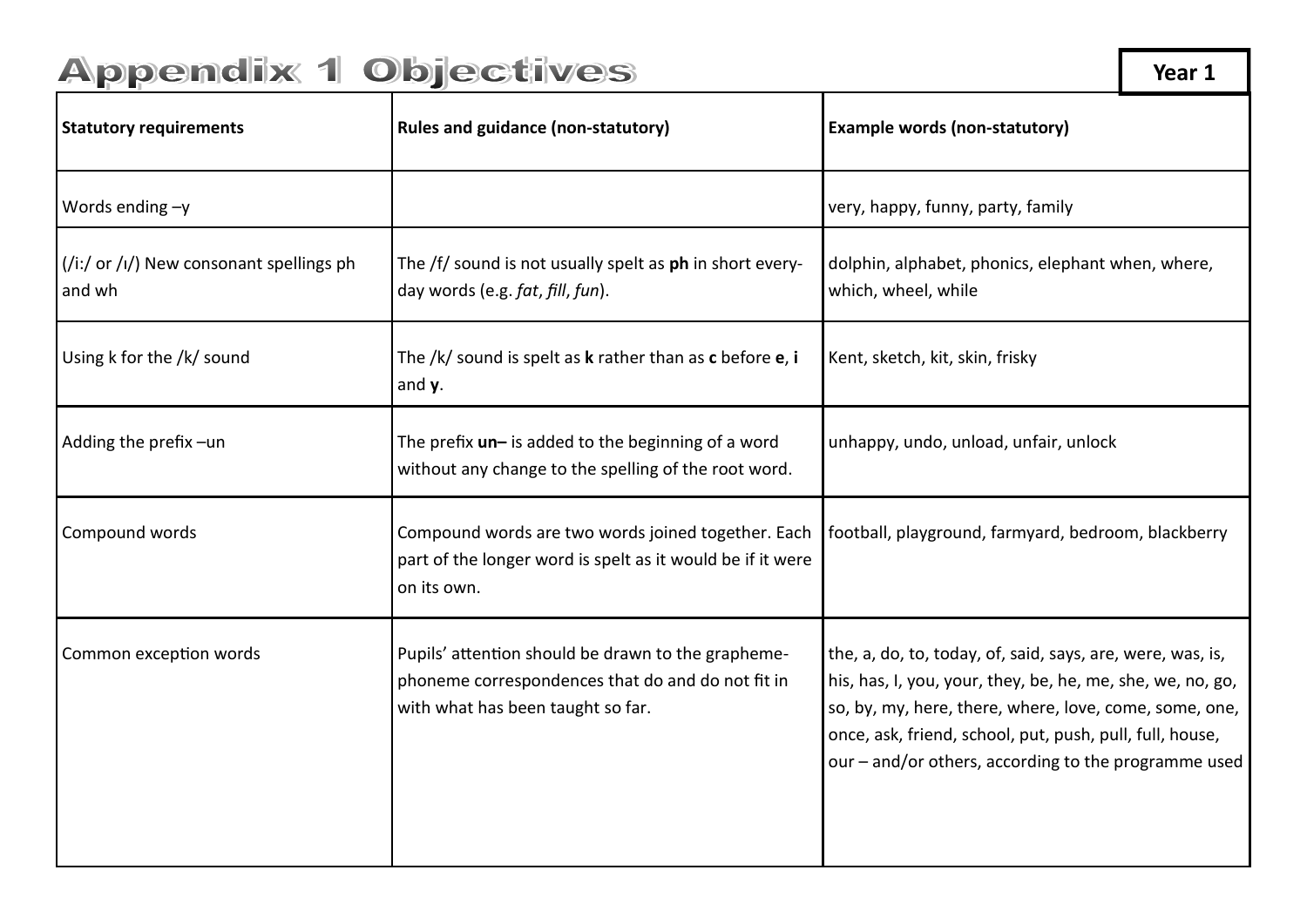| Year 1                                                        |                                                                                                                                                                                                                                                                                                                                                                                                         |                                                                                                                                                                                                                                                                                                                                                                                                                                          |
|---------------------------------------------------------------|---------------------------------------------------------------------------------------------------------------------------------------------------------------------------------------------------------------------------------------------------------------------------------------------------------------------------------------------------------------------------------------------------------|------------------------------------------------------------------------------------------------------------------------------------------------------------------------------------------------------------------------------------------------------------------------------------------------------------------------------------------------------------------------------------------------------------------------------------------|
|                                                               | <b>Writing: Handwriting</b>                                                                                                                                                                                                                                                                                                                                                                             |                                                                                                                                                                                                                                                                                                                                                                                                                                          |
|                                                               | <b>Statutory requirements/Objectives</b>                                                                                                                                                                                                                                                                                                                                                                | Notes and guidance (non-statutory)                                                                                                                                                                                                                                                                                                                                                                                                       |
| $\bullet$<br>$\bullet$<br>$\bullet$<br>$\bullet$<br>$\bullet$ | Pupils should be taught to:<br>sit correctly at a table, holding a pencil comfortably and correctly<br>begin to form lower-case letters in the correct direction, starting and finish-<br>ing in the right place<br>form capital letters<br>form digits 0-9<br>understand which letters belong to which handwriting 'families' (i.e. letters<br>that are formed in similar ways) and to practise these. | Handwriting requires frequent and discrete, direct teaching. Pupils<br>should be able to form letters correctly and confidently. The size of<br>the writing implement (pencil, pen) should not be too large for a<br>young pupil's hand. Whatever is being used should allow the pupil to<br>hold it easily and correctly so that bad habits are avoided.<br>Left-handed pupils should receive specific teaching to meet their<br>needs. |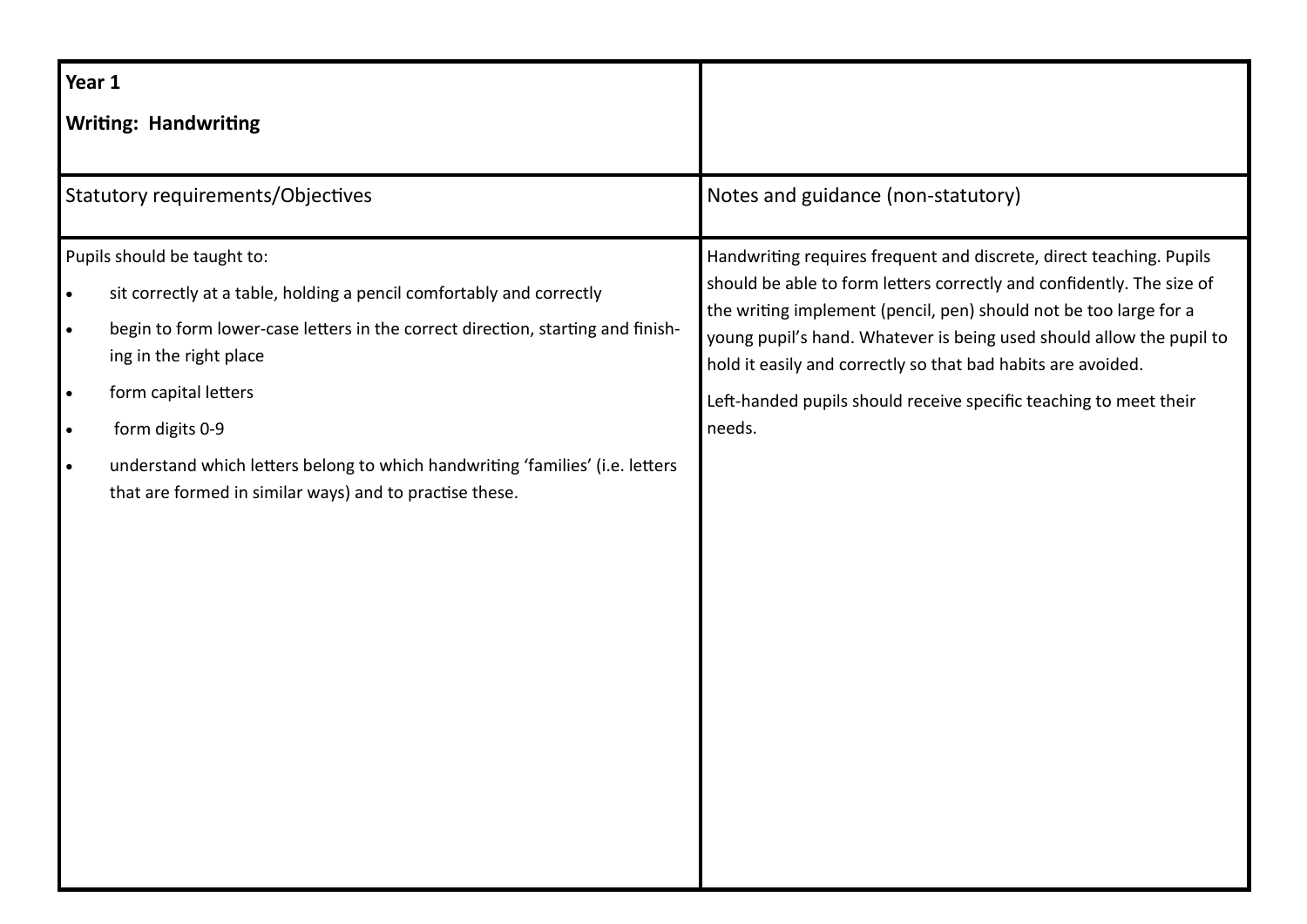| Year 1                                                                                                                                                                                                                                                                                                                                                                                                                          |                                                                            |                                                                                                                                                                                                                                                                                                                                                                                       |
|---------------------------------------------------------------------------------------------------------------------------------------------------------------------------------------------------------------------------------------------------------------------------------------------------------------------------------------------------------------------------------------------------------------------------------|----------------------------------------------------------------------------|---------------------------------------------------------------------------------------------------------------------------------------------------------------------------------------------------------------------------------------------------------------------------------------------------------------------------------------------------------------------------------------|
| <b>Writing: Composition</b>                                                                                                                                                                                                                                                                                                                                                                                                     |                                                                            |                                                                                                                                                                                                                                                                                                                                                                                       |
| <b>Statutory requirements/Objectives</b>                                                                                                                                                                                                                                                                                                                                                                                        |                                                                            | Notes and guidance (non-statutory)                                                                                                                                                                                                                                                                                                                                                    |
| Pupils should be taught to:<br>Write sentences by:<br>saying out loud what they are going to write about<br>$\bullet$<br>composing a sentence orally before writing it<br>$\bullet$<br>sequencing sentences to form short narratives x2<br>$\bullet$<br>re-reading what they have written to check that it makes sense<br>$\bullet$<br>discuss what they have written with the teacher or other pupils<br>$\bullet$<br>teacher. | read aloud their writing clearly enough to be heard by their peers and the | At the beginning of year 1, not all pupils will have the spelling and<br>handwriting skills they need to write down everything that they can<br>compose out loud.<br>Pupils should understand, through demonstration, the skills and pro-<br>cesses essential to writing: that is, thinking aloud as they collect ideas,<br>drafting, and re-reading to check their meaning is clear. |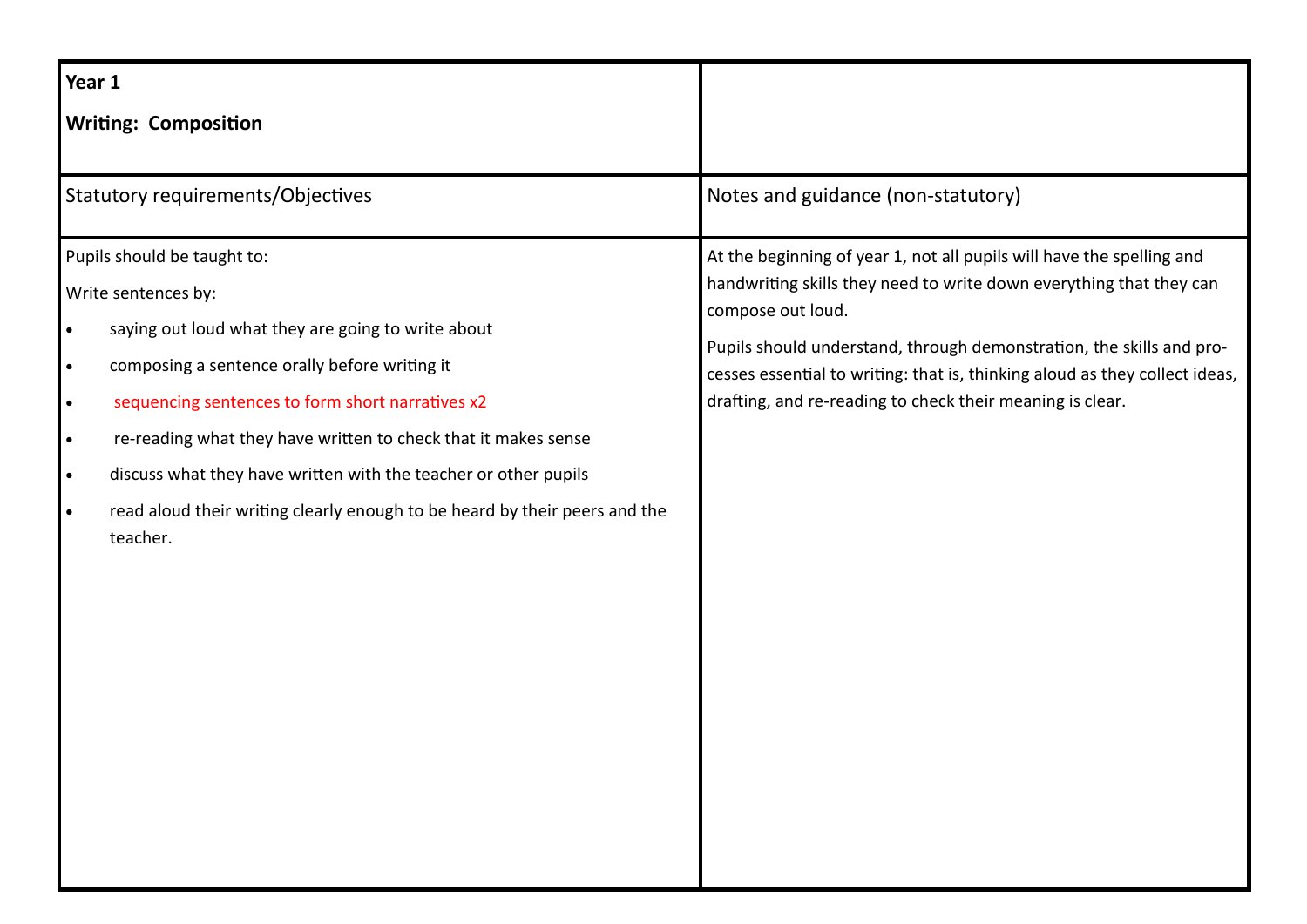| Year 1                                                                     |                                                                                                                                                                                                                                                                                                                                                                                                                                                                                                                                                                                 |                                                                                                                                                                                                                                                                                                                                                              |
|----------------------------------------------------------------------------|---------------------------------------------------------------------------------------------------------------------------------------------------------------------------------------------------------------------------------------------------------------------------------------------------------------------------------------------------------------------------------------------------------------------------------------------------------------------------------------------------------------------------------------------------------------------------------|--------------------------------------------------------------------------------------------------------------------------------------------------------------------------------------------------------------------------------------------------------------------------------------------------------------------------------------------------------------|
| Writing: vocabulary, grammar and punctuation                               |                                                                                                                                                                                                                                                                                                                                                                                                                                                                                                                                                                                 |                                                                                                                                                                                                                                                                                                                                                              |
| <b>Statutory requirements/Objectives</b>                                   |                                                                                                                                                                                                                                                                                                                                                                                                                                                                                                                                                                                 | Notes and guidance (non-statutory)                                                                                                                                                                                                                                                                                                                           |
| $\bullet$<br>$\bullet$<br>$\bullet$<br>$\bullet$<br>$\bullet$<br>$\bullet$ | Pupils should be taught to:<br>Develop their understanding of the concepts set out in English Appendix 2 by:<br>leaving spaces between words<br>joining words and joining clauses using and<br>beginning to punctuate sentences using a capital letter and a full stop (2),<br>question mark or exclamation mark<br>using a capital letter for names of people, places, the days of the week, and<br>the personal pronoun 'I'<br>learning the grammar for year 1 in English Appendix 2<br>use the grammatical terminology in English Appendix 2 in discussing their<br>writing. | Pupils should be taught to recognise sentence boundaries in spoken<br>sentences and to use the vocabulary listed in English Appendix 2<br>('Terminology for pupils') when their writing is discussed.<br>Pupils should begin to use some of the distinctive features of Standard<br>English in their writing. 'Standard English' is defined in the Glossary. |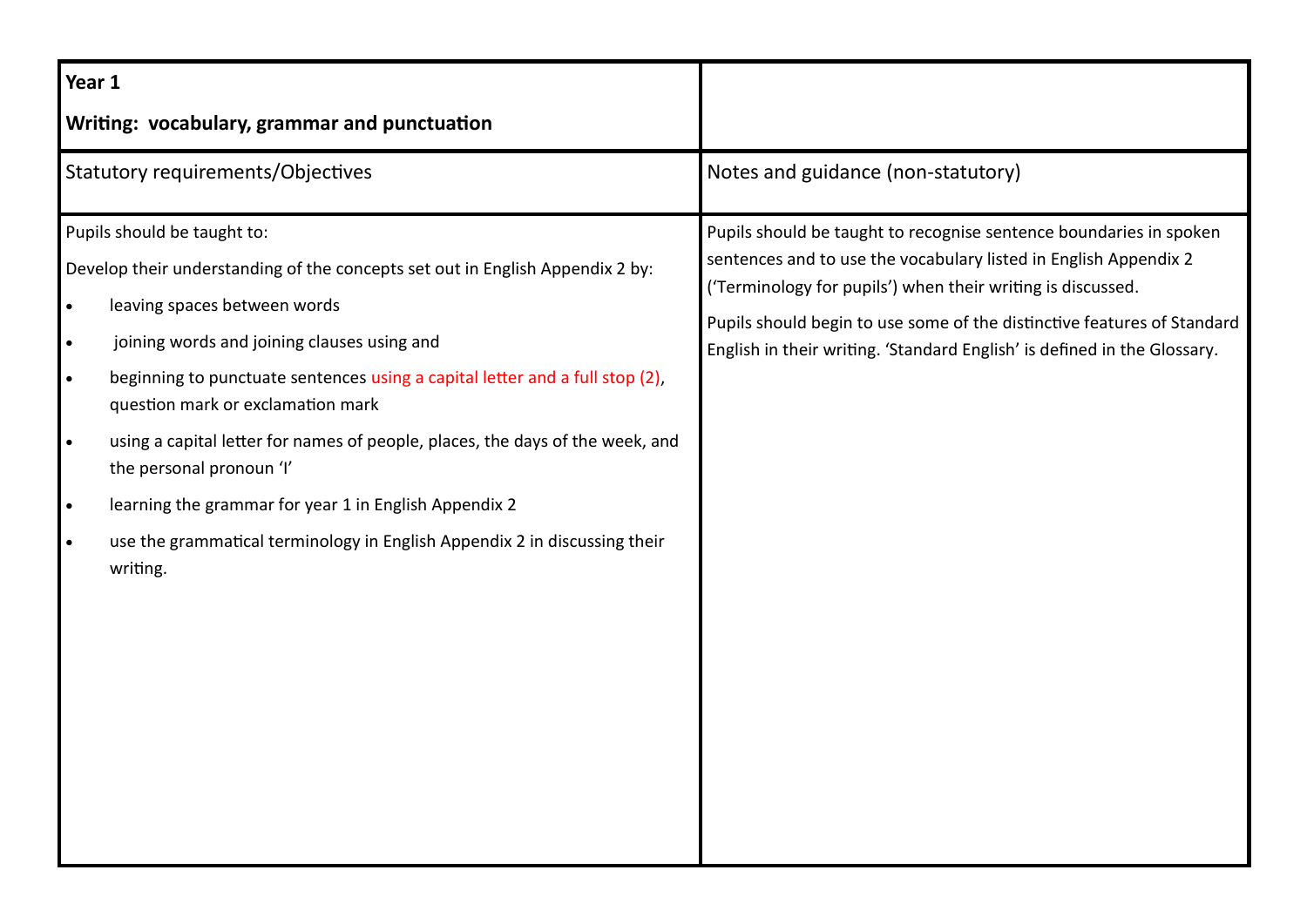| <b>Word</b>                   | Regular plural noun suffixes -s or -es [for example, dog, dogs; wish, wishes], including the effects of these suffixes on<br>the meaning of the noun |  |
|-------------------------------|------------------------------------------------------------------------------------------------------------------------------------------------------|--|
|                               | Suffixes that can be added to verbs where no change is needed in the spelling of root words (e.g. helping, helped, help-<br>er)                      |  |
|                               | How the prefix un– changes the meaning of verbs and adjectives [negation, for example, unkind, or undoing: untie the<br>boat]                        |  |
| Sentence                      | How words can combine to make sentences                                                                                                              |  |
|                               | Joining words and joining clauses using and                                                                                                          |  |
| <b>Text</b>                   | Sequencing sentences to form short narratives                                                                                                        |  |
| <b>Punctuation</b>            | Separation of words with spaces                                                                                                                      |  |
|                               | Introduction to capital letters, full stops, question marks and exclamation marks to demarcate sentences                                             |  |
|                               | Capital letters for names and for the personal pronoun I                                                                                             |  |
| <b>Terminology for pupils</b> | letter, capital letter                                                                                                                               |  |
|                               | word, singular, plural                                                                                                                               |  |
|                               | sentence                                                                                                                                             |  |
|                               | punctuation, full stop, question mark, exclamation mark                                                                                              |  |